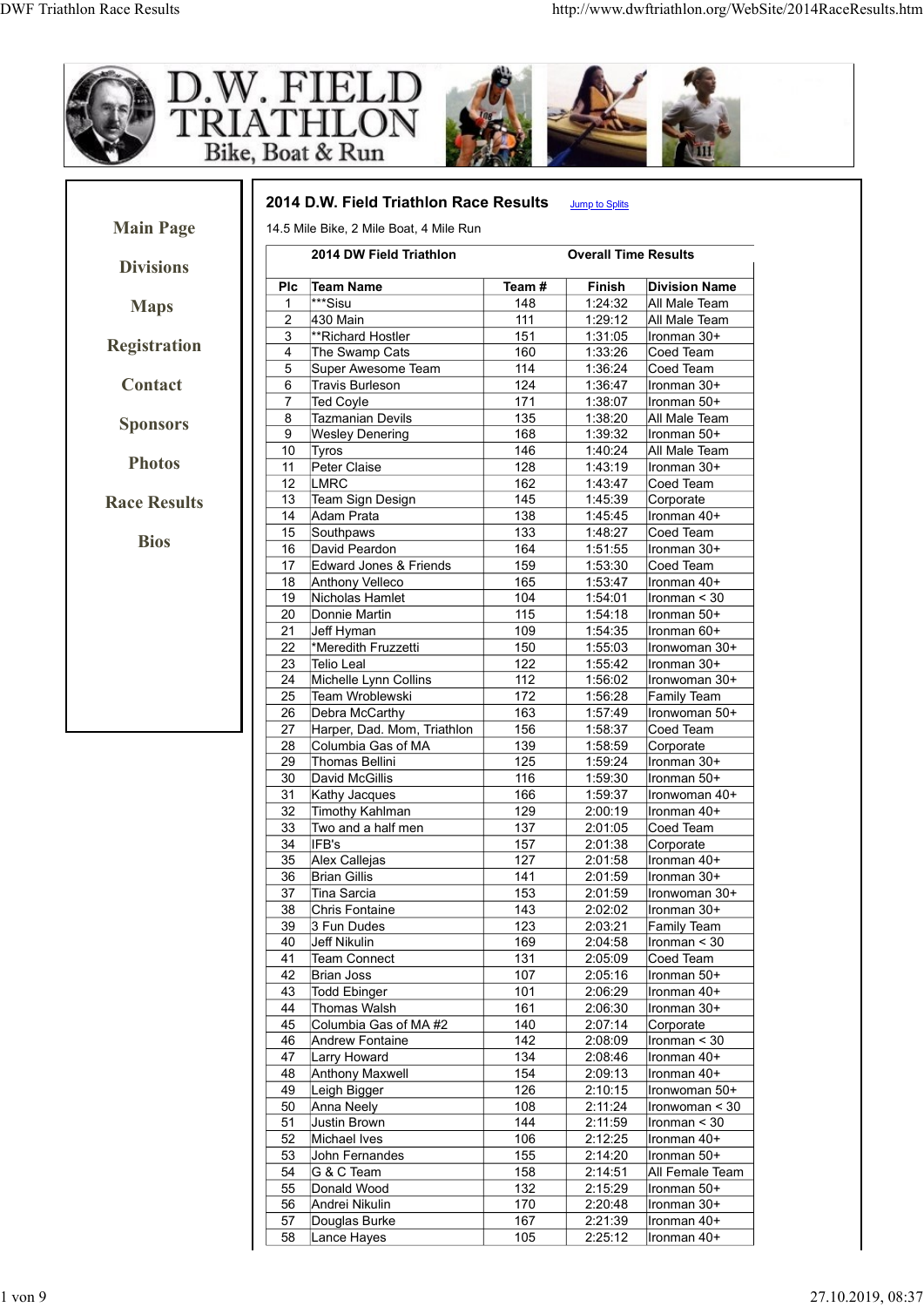| Faith Tobon<br>59<br>147<br>2:25:47<br>Ironwoman 40+<br>April Conrad<br>102<br>2:31:33<br>Ironwoman 40+<br>60<br>Team Crash Splash & Dash<br>136<br>2:33:50<br>All Female Team<br>61<br>Vickie Warner<br>120<br>2:38:25<br>Ironwoman 60+<br>62<br>Steve Warner<br>2:41:38<br>Ironman 60+<br>63<br>119<br>2:50:22<br>All Female Team<br>64<br>Runners<br>149<br>Kristen Prevost<br>117<br>2:09:13<br>$ $ Ironwoman < 30 | 118<br>2:09:44<br>$l$ ronman < 30<br>Jeff Prevost<br>* Overall Female Winner<br>** Overall Male Winner<br>*** Overall Team Winner |                                   |  |  |
|------------------------------------------------------------------------------------------------------------------------------------------------------------------------------------------------------------------------------------------------------------------------------------------------------------------------------------------------------------------------------------------------------------------------|-----------------------------------------------------------------------------------------------------------------------------------|-----------------------------------|--|--|
|                                                                                                                                                                                                                                                                                                                                                                                                                        |                                                                                                                                   |                                   |  |  |
|                                                                                                                                                                                                                                                                                                                                                                                                                        |                                                                                                                                   |                                   |  |  |
|                                                                                                                                                                                                                                                                                                                                                                                                                        |                                                                                                                                   |                                   |  |  |
|                                                                                                                                                                                                                                                                                                                                                                                                                        |                                                                                                                                   |                                   |  |  |
|                                                                                                                                                                                                                                                                                                                                                                                                                        |                                                                                                                                   |                                   |  |  |
|                                                                                                                                                                                                                                                                                                                                                                                                                        |                                                                                                                                   |                                   |  |  |
|                                                                                                                                                                                                                                                                                                                                                                                                                        |                                                                                                                                   |                                   |  |  |
| http://www.dwftriathlon.org/WebSite/2014RaceResults.htm                                                                                                                                                                                                                                                                                                                                                                |                                                                                                                                   |                                   |  |  |
|                                                                                                                                                                                                                                                                                                                                                                                                                        |                                                                                                                                   |                                   |  |  |
|                                                                                                                                                                                                                                                                                                                                                                                                                        |                                                                                                                                   |                                   |  |  |
|                                                                                                                                                                                                                                                                                                                                                                                                                        |                                                                                                                                   | <b>DWF Triathlon Race Results</b> |  |  |
|                                                                                                                                                                                                                                                                                                                                                                                                                        |                                                                                                                                   |                                   |  |  |
|                                                                                                                                                                                                                                                                                                                                                                                                                        |                                                                                                                                   |                                   |  |  |
|                                                                                                                                                                                                                                                                                                                                                                                                                        |                                                                                                                                   |                                   |  |  |
|                                                                                                                                                                                                                                                                                                                                                                                                                        |                                                                                                                                   |                                   |  |  |
|                                                                                                                                                                                                                                                                                                                                                                                                                        |                                                                                                                                   |                                   |  |  |
|                                                                                                                                                                                                                                                                                                                                                                                                                        |                                                                                                                                   |                                   |  |  |
| <b>Winners by Division</b><br>2014 DW Field Triathlon                                                                                                                                                                                                                                                                                                                                                                  |                                                                                                                                   |                                   |  |  |
| Plc Team Name<br><b>Division Name</b><br>Team #<br>Finish                                                                                                                                                                                                                                                                                                                                                              |                                                                                                                                   |                                   |  |  |
| Nicholas Hamlet<br>104<br>1:54:01<br>$l$ ronman < 30<br>$\mathbf{1}$                                                                                                                                                                                                                                                                                                                                                   |                                                                                                                                   |                                   |  |  |
| Jeff Nikulin<br>169<br>2:04:58<br>Ironman $<$ 30<br>$2^{\circ}$                                                                                                                                                                                                                                                                                                                                                        |                                                                                                                                   |                                   |  |  |
| Andrew Fontaine<br>142<br>2:08:09<br>$l$ ronman < 30<br>3                                                                                                                                                                                                                                                                                                                                                              |                                                                                                                                   |                                   |  |  |
| 144<br>2:11:59<br>Justin Brown<br>Ironman $<$ 30<br>4<br>151<br>1:31:05<br>Ironman 30+<br>$\mathbf{1}$<br>**Richard Hostler                                                                                                                                                                                                                                                                                            |                                                                                                                                   |                                   |  |  |

| 60<br>61                     |                                      | 147        |                            | 2:25:47            | Ironwoman 40+                     |
|------------------------------|--------------------------------------|------------|----------------------------|--------------------|-----------------------------------|
|                              | April Conrad                         | 102        |                            | 2:31:33            | Ironwoman 40+                     |
|                              | Team Crash Splash & Dash             | 136        |                            | 2:33:50            | All Female Team                   |
| 62                           | Vickie Warner                        | 120        |                            | 2:38:25            | Ironwoman 60+                     |
| 63                           | Steve Warner                         | 119        |                            | 2:41:38            | Ironman 60+                       |
| 64                           | Runners<br>Kristen Prevost           | 149<br>117 |                            | 2:50:22<br>2:09:13 | All Female Team<br>Ironwoman < 30 |
|                              | Jeff Prevost                         | 118        |                            | 2:09:44            | Ironman < 30                      |
|                              |                                      |            |                            |                    |                                   |
|                              | * Overall Female Winner              |            |                            |                    |                                   |
|                              | ** Overall Male Winner               |            |                            |                    |                                   |
|                              | *** Overall Team Winner              |            |                            |                    |                                   |
|                              |                                      |            |                            |                    |                                   |
|                              | 2014 DW Field Triathlon              |            | <b>Winners by Division</b> |                    |                                   |
| Plc.                         | <b>Team Name</b>                     | Team#      | Finish                     |                    | <b>Division Name</b>              |
| 1                            | Nicholas Hamlet                      | 104        | 1:54:01                    |                    | Ironman $<$ 30                    |
| 2                            | Jeff Nikulin                         | 169        | 2:04:58                    |                    | Ironman < 30                      |
| 3                            | Andrew Fontaine                      | 142        | 2:08:09                    |                    | Ironman < 30                      |
| 4                            | Justin Brown                         | 144        | 2:11:59                    |                    | Ironman < 30                      |
| $\mathbf{1}$                 | **Richard Hostler                    | 151        | 1:31:05                    |                    | Ironman 30+                       |
| 2                            | <b>Travis Burleson</b>               | 124        | 1:36:47                    |                    | Ironman 30+                       |
| 3                            | Peter Claise                         | 128        | 1:43:19                    |                    | Ironman 30+                       |
| 4<br>5                       | David Peardon<br><b>Telio Leal</b>   | 164<br>122 | 1:51:55<br>1:55:42         |                    | Ironman 30+<br>Ironman 30+        |
| 6                            | <b>Thomas Bellini</b>                | 125        | 1:59:24                    |                    | Ironman 30+                       |
| 7                            | <b>Brian Gillis</b>                  | 141        | 2:01:59                    |                    | Ironman 30+                       |
| 8                            | Chris Fontaine                       | 143        | 2:02:02                    |                    | Ironman 30+                       |
| 9                            | Thomas Walsh                         | 161        | 2:06:30                    |                    | Ironman 30+                       |
| 10                           | Andrei Nikulin                       | 170        | 2:20:48                    |                    | Ironman 30+                       |
| 1                            | Adam Prata                           | 138        | 1:45:45                    |                    | Ironman 40+                       |
| 2                            | Anthony Velleco                      | 165        | 1:53:47                    |                    | Ironman 40+                       |
| 3<br>4                       | <b>Timothy Kahlman</b>               | 129<br>127 | 2:00:19                    |                    | Ironman 40+                       |
| 5                            | Alex Callejas<br><b>Todd Ebinger</b> | 101        | 2:01:58<br>2:06:29         |                    | Ironman 40+<br>Ironman 40+        |
| 6                            | Larry Howard                         | 134        | 2:08:46                    |                    | Ironman 40+                       |
| 7                            | <b>Anthony Maxwell</b>               | 154        | 2:09:13                    |                    | Ironman 40+                       |
| 8                            | Michael Ives                         | 106        | 2:12:25                    |                    | Ironman 40+                       |
| 9                            | Douglas Burke                        | 167        | 2:21:39                    |                    | Ironman 40+                       |
| 10                           | Lance Hayes                          | 105        | 2:25:12                    |                    | Ironman 40+                       |
| $\mathbf{1}$                 | <b>Ted Coyle</b>                     | 171        | 1:38:07                    |                    | Ironman 50+                       |
| $\sqrt{2}$                   | <b>Wesley Denering</b>               | 168        | 1:39:32                    |                    | Ironman 50+                       |
| 3                            | Donnie Martin                        | 115        | 1:54:18                    |                    | Ironman 50+                       |
| 4<br>5                       | David McGillis<br><b>Brian Joss</b>  | 116<br>107 | 1:59:30<br>2:05:16         |                    | Ironman 50+<br>Ironman 50+        |
| 6                            | John Fernandes                       | 155        | 2:14:20                    |                    | Ironman 50+                       |
| $\overline{7}$               | Donald Wood                          | 132        | 2:15:29                    |                    | Ironman 50+                       |
| 1                            | Jeff Hyman                           | 109        | 1:54:35                    |                    | Ironman 60+                       |
| $\overline{2}$               | Steve Warner                         | 119        | 2:41:38                    |                    | Ironman 60+                       |
| $\mathbf{1}$                 | Anna Neely                           | 108        | 2:11:24                    |                    | Ironwoman < 30                    |
| $\mathbf{1}$                 | *Meredith Fruzzetti                  | 150        | 1:55:03                    |                    | Ironwoman 30+                     |
| $\overline{2}$               | Michelle Lynn Collins                | 112        | 1:56:02                    |                    | Ironwoman 30+                     |
| 3                            | Tina Sarcia                          | 153        | 2:01:59                    |                    | Ironwoman 30+                     |
| 1<br>2                       | Kathy Jacques<br>Faith Tobon         | 166<br>147 | 1:59:37<br>2:25:47         |                    | Ironwoman 40+<br>Ironwoman 40+    |
| 3                            | April Conrad                         | 102        | 2:31:33                    |                    | Ironwoman 40+                     |
| 1                            | Debra McCarthy                       | 163        | 1:57:49                    |                    | Ironwoman 50+                     |
| $\overline{2}$               | Leigh Bigger                         | 126        | 2:10:15                    |                    | Ironwoman 50+                     |
| $\mathbf{1}$                 | Vickie Warner                        | 120        | 2:38:25                    |                    | Ironwoman 60+                     |
| 1                            | Team Sign Design                     | 145        | 1:45:39                    |                    | Corporate                         |
| $\overline{2}$               | Columbia Gas of MA                   | 139        | 1:58:59                    |                    | Corporate                         |
| 3                            | IFB's                                | 157        | 2:01:38                    |                    | Corporate                         |
| $\overline{4}$               | Columbia Gas of MA #2                | 140        | 2:07:14                    |                    | Corporate                         |
| $\mathbf{1}$                 | ***Sisu<br>430 Main                  | 148        | 1:24:32                    |                    | All Male Team                     |
| $\overline{\mathbf{c}}$<br>3 | <b>Tazmanian Devils</b>              | 111<br>135 | 1:29:12<br>1:38:20         |                    | All Male Team<br>All Male Team    |
| 4                            | Tyros                                | 146        | 1:40:24                    |                    | All Male Team                     |
| 1                            | G & C Team                           | 158        | 2:14:51                    |                    | All Female Team                   |
| 2                            | Team Crash Splash & Dash             | 136        | 2:33:50                    |                    | All Female Team                   |
| $\mathbf{3}$                 | Runners                              | 149        | 2:50:22                    |                    | All Female Team                   |
| 1                            | The Swamp Cats                       | 160        | 1:33:26                    |                    | Coed Team                         |
| $\overline{c}$               | Super Awesome Team                   | 114        | 1:36:24                    |                    | Coed Team                         |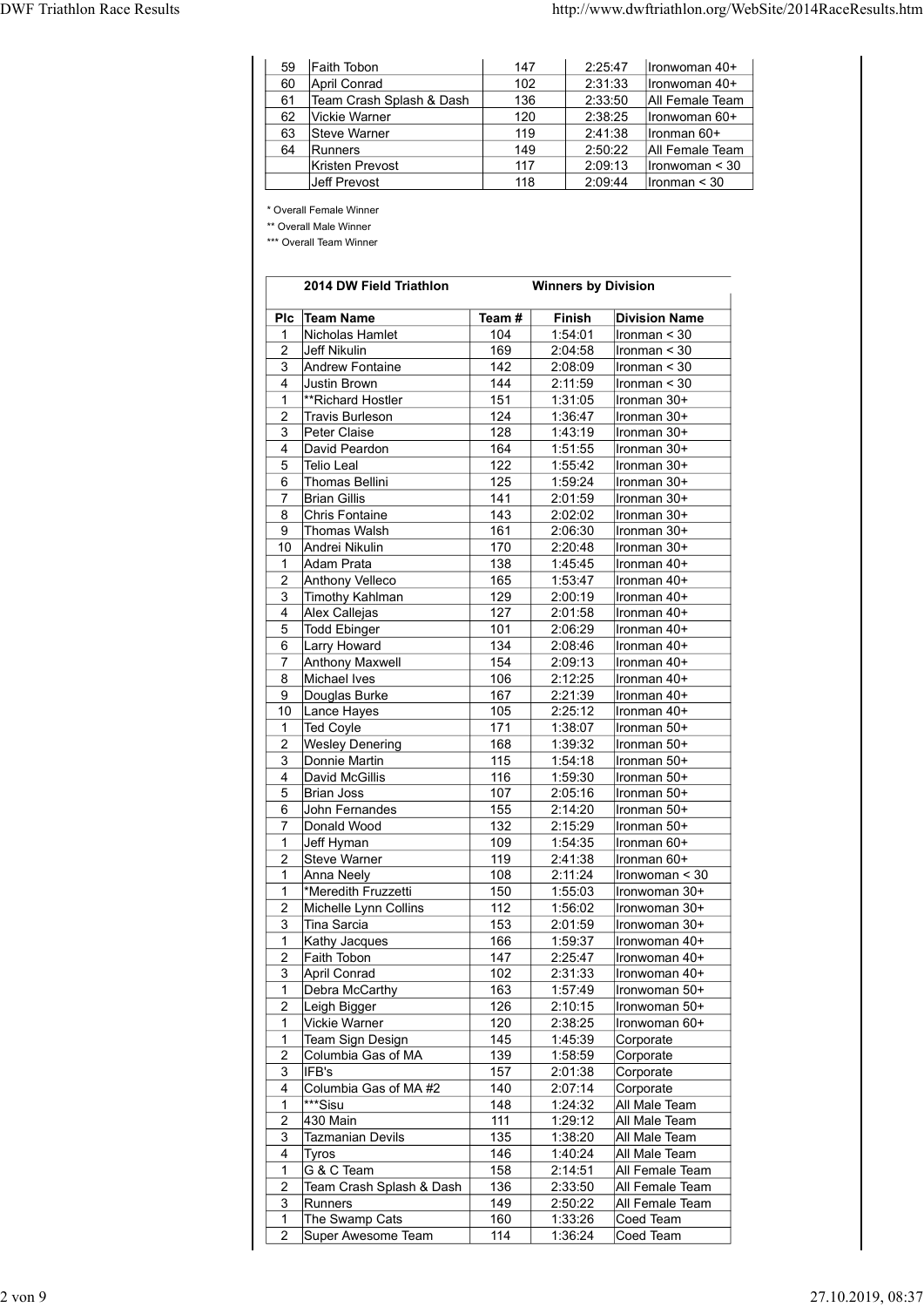| http://www.dwftriathlon.org/WebSite/2014RaceResults.htm<br>LMRC<br>3 <sup>1</sup><br>162<br>Coed Team<br>1:43:47<br>133<br>Southpaws<br>Coed Team<br>1:48:27<br>$\overline{4}$<br>5 Edward Jones & Friends<br>159<br>Coed Team<br>1:53:30<br>156<br>6 Harper, Dad. Mom, Triathlon<br>1:58:37<br>Coed Team<br>Two and a half men<br>137<br>2:01:05<br>Coed Team<br>$\overline{7}$<br>131<br>Team Connect<br>2:05:09<br>Coed Team<br>8<br>Team Wroblewski<br>172<br>1:56:28<br>Family Team<br>$\mathbf{1}$<br>123<br>2 3 Fun Dudes<br>2:03:21<br>Family Team<br>Kristen Prevost<br>117<br>2:09:13<br>lronwoman < 30<br>118<br>2:09:44<br>Ironman $<$ 30<br>Jeff Prevost |                         |       |                                   |  |
|-----------------------------------------------------------------------------------------------------------------------------------------------------------------------------------------------------------------------------------------------------------------------------------------------------------------------------------------------------------------------------------------------------------------------------------------------------------------------------------------------------------------------------------------------------------------------------------------------------------------------------------------------------------------------|-------------------------|-------|-----------------------------------|--|
| <b>DWF Triathlon Race Results</b>                                                                                                                                                                                                                                                                                                                                                                                                                                                                                                                                                                                                                                     |                         |       |                                   |  |
|                                                                                                                                                                                                                                                                                                                                                                                                                                                                                                                                                                                                                                                                       |                         |       |                                   |  |
|                                                                                                                                                                                                                                                                                                                                                                                                                                                                                                                                                                                                                                                                       |                         |       |                                   |  |
|                                                                                                                                                                                                                                                                                                                                                                                                                                                                                                                                                                                                                                                                       |                         |       |                                   |  |
|                                                                                                                                                                                                                                                                                                                                                                                                                                                                                                                                                                                                                                                                       |                         |       |                                   |  |
|                                                                                                                                                                                                                                                                                                                                                                                                                                                                                                                                                                                                                                                                       |                         |       |                                   |  |
|                                                                                                                                                                                                                                                                                                                                                                                                                                                                                                                                                                                                                                                                       |                         |       |                                   |  |
|                                                                                                                                                                                                                                                                                                                                                                                                                                                                                                                                                                                                                                                                       |                         |       |                                   |  |
|                                                                                                                                                                                                                                                                                                                                                                                                                                                                                                                                                                                                                                                                       |                         |       |                                   |  |
|                                                                                                                                                                                                                                                                                                                                                                                                                                                                                                                                                                                                                                                                       |                         |       |                                   |  |
|                                                                                                                                                                                                                                                                                                                                                                                                                                                                                                                                                                                                                                                                       |                         |       |                                   |  |
|                                                                                                                                                                                                                                                                                                                                                                                                                                                                                                                                                                                                                                                                       |                         |       |                                   |  |
|                                                                                                                                                                                                                                                                                                                                                                                                                                                                                                                                                                                                                                                                       |                         |       |                                   |  |
|                                                                                                                                                                                                                                                                                                                                                                                                                                                                                                                                                                                                                                                                       |                         |       |                                   |  |
|                                                                                                                                                                                                                                                                                                                                                                                                                                                                                                                                                                                                                                                                       |                         |       |                                   |  |
|                                                                                                                                                                                                                                                                                                                                                                                                                                                                                                                                                                                                                                                                       |                         |       |                                   |  |
|                                                                                                                                                                                                                                                                                                                                                                                                                                                                                                                                                                                                                                                                       |                         |       |                                   |  |
|                                                                                                                                                                                                                                                                                                                                                                                                                                                                                                                                                                                                                                                                       |                         |       |                                   |  |
|                                                                                                                                                                                                                                                                                                                                                                                                                                                                                                                                                                                                                                                                       |                         |       |                                   |  |
|                                                                                                                                                                                                                                                                                                                                                                                                                                                                                                                                                                                                                                                                       |                         |       |                                   |  |
|                                                                                                                                                                                                                                                                                                                                                                                                                                                                                                                                                                                                                                                                       |                         |       |                                   |  |
|                                                                                                                                                                                                                                                                                                                                                                                                                                                                                                                                                                                                                                                                       |                         |       |                                   |  |
|                                                                                                                                                                                                                                                                                                                                                                                                                                                                                                                                                                                                                                                                       |                         |       |                                   |  |
|                                                                                                                                                                                                                                                                                                                                                                                                                                                                                                                                                                                                                                                                       |                         |       |                                   |  |
|                                                                                                                                                                                                                                                                                                                                                                                                                                                                                                                                                                                                                                                                       |                         |       |                                   |  |
|                                                                                                                                                                                                                                                                                                                                                                                                                                                                                                                                                                                                                                                                       |                         |       |                                   |  |
|                                                                                                                                                                                                                                                                                                                                                                                                                                                                                                                                                                                                                                                                       |                         |       |                                   |  |
|                                                                                                                                                                                                                                                                                                                                                                                                                                                                                                                                                                                                                                                                       |                         |       |                                   |  |
|                                                                                                                                                                                                                                                                                                                                                                                                                                                                                                                                                                                                                                                                       | 2014 DW Field Triathlon |       | <b>Overall Bike Split Results</b> |  |
|                                                                                                                                                                                                                                                                                                                                                                                                                                                                                                                                                                                                                                                                       | Team Name               | Team# | <b>Bike Split Division Name</b>   |  |
| All Male Team<br>430 Main<br>111<br>0:36:27                                                                                                                                                                                                                                                                                                                                                                                                                                                                                                                                                                                                                           |                         |       |                                   |  |
| 148<br>0:36:32<br>All Male Team<br>Sisu                                                                                                                                                                                                                                                                                                                                                                                                                                                                                                                                                                                                                               |                         |       |                                   |  |
| Richard Hostler<br>151<br>0:37:13<br>Ironman 30+                                                                                                                                                                                                                                                                                                                                                                                                                                                                                                                                                                                                                      |                         |       |                                   |  |
| 124<br>0:37:25<br><b>Travis Burleson</b><br>$l$ ronman 30+                                                                                                                                                                                                                                                                                                                                                                                                                                                                                                                                                                                                            |                         |       |                                   |  |
| 160<br>The Swamp Cats<br>0:38:43<br>Coed Team                                                                                                                                                                                                                                                                                                                                                                                                                                                                                                                                                                                                                         |                         |       |                                   |  |
| Harper, Dad. Mom, Triathlon<br>156<br>0:39:57<br>Coed Team<br>145<br>Corporate<br>Team Sign Design<br>0:40:08                                                                                                                                                                                                                                                                                                                                                                                                                                                                                                                                                         |                         |       |                                   |  |

| 3                   | LMRC                                          |            | 162                | 1:43:47                | Coed Team                                |  |
|---------------------|-----------------------------------------------|------------|--------------------|------------------------|------------------------------------------|--|
| 4                   | Southpaws                                     |            | 133                | 1:48:27                | Coed Team                                |  |
| 5                   | Edward Jones & Friends                        |            | 159                | 1:53:30                | Coed Team                                |  |
| 6                   | Harper, Dad. Mom, Triathlon                   |            | 156                | 1:58:37                | Coed Team                                |  |
| 7                   | Two and a half men                            |            | 137                | 2:01:05                | Coed Team                                |  |
| 8                   | <b>Team Connect</b>                           |            | 131                | 2:05:09                | Coed Team                                |  |
| 1<br>$\overline{2}$ | Team Wroblewski<br>3 Fun Dudes                |            | 172<br>123         | 1:56:28<br>2:03:21     | <b>Family Team</b><br><b>Family Team</b> |  |
|                     | <b>Kristen Prevost</b>                        |            | 117                | 2:09:13                | Ironwoman < 30                           |  |
|                     | <b>Jeff Prevost</b>                           |            | 118                | 2:09:44                | Ironman $<$ 30                           |  |
|                     | 2014 DW Field Triathlon                       |            |                    |                        | <b>Overall Bike Split Results</b>        |  |
|                     | <b>Team Name</b>                              | Team #     |                    |                        | <b>Bike Split Division Name</b>          |  |
| 430 Main            |                                               | 111        | 0:36:27            |                        | All Male Team                            |  |
| Sisu                |                                               | 148        | 0:36:32            |                        | All Male Team                            |  |
|                     | <b>Richard Hostler</b>                        | 151        | 0:37:13            |                        | Ironman 30+                              |  |
|                     | <b>Travis Burleson</b>                        | 124        | 0:37:25            |                        | Ironman 30+                              |  |
|                     | The Swamp Cats<br>Harper, Dad. Mom, Triathlon | 160<br>156 | 0:38:43<br>0:39:57 | Coed Team<br>Coed Team |                                          |  |
|                     | Team Sign Design                              | 145        | 0:40:08            | Corporate              |                                          |  |
|                     | Super Awesome Team                            | 114        | 0:41:09            | Coed Team              |                                          |  |
|                     | Tazmanian Devils                              | 135        | 0:42:00            |                        | All Male Team                            |  |
|                     | <b>Wesley Denering</b>                        | 168        | 0:42:24            |                        | Ironman 50+                              |  |
|                     | David Peardon                                 | 164        | 0:42:50            |                        | Ironman 30+                              |  |
| <b>Ted Coyle</b>    | Adam Prata                                    | 138<br>171 | 0:42:51<br>0:43:03 |                        | Ironman 40+<br>Ironman 50+               |  |
|                     | Donnie Martin                                 | 115        | 0:43:20            |                        | Ironman 50+                              |  |
| Tyros               |                                               | 146        | 0:43:43            |                        | All Male Team                            |  |
|                     | Debra McCarthy                                | 163        | 0:44:54            |                        | Ironwoman 50+                            |  |
|                     | <b>Anthony Velleco</b>                        | 165        | 0:45:06            |                        | Ironman 40+                              |  |
| Southpaws           |                                               | 133        | 0:45:35            | Coed Team              |                                          |  |
|                     | Nicholas Hamlet<br>Peter Claise               | 104<br>128 | 0:45:41<br>0:46:04 |                        | Ironman < 30<br>Ironman 30+              |  |
|                     | <b>Timothy Kahlman</b>                        | 129        | 0:46:16            |                        | Ironman 40+                              |  |
|                     | <b>Anthony Maxwell</b>                        | 154        | 0:46:18            |                        | Ironman 40+                              |  |
| Telio Leal          |                                               | 122        | 0:46:27            |                        | Ironman 30+                              |  |
| <b>LMRC</b>         |                                               | 162        | 0:46:27            | Coed Team              |                                          |  |
|                     | Thomas Bellini                                | 125        | 0:47:25            |                        | Ironman 30+                              |  |
|                     | Michelle Lynn Collins<br>Meredith Fruzzetti   | 112        | 0:47:36<br>0:47:39 |                        | Ironwoman 30+                            |  |
|                     | Alex Callejas                                 | 150<br>127 | 0:47:53            |                        | Ironwoman 30+<br>Ironman 40+             |  |
|                     | Columbia Gas of MA                            | 139        | 0:47:54            | Corporate              |                                          |  |
| <b>Brian Joss</b>   |                                               | 107        | 0:47:58            |                        | Ironman 50+                              |  |
|                     | <b>David McGillis</b>                         | 116        | 0:48:02            |                        | Ironman 50+                              |  |
|                     | Team Wroblewski                               | 172        | 0:48:04            |                        | <b>Family Team</b>                       |  |
|                     | John Fernandes                                | 155        | 0:48:09            |                        | Ironman 50+                              |  |
|                     | Kathy Jacques<br>Edward Jones & Friends       | 166<br>159 | 0:48:37<br>0:48:43 | Coed Team              | Ironwoman 40+                            |  |
| Jeff Hyman          |                                               | 109        | 0:48:47            |                        | Ironman 60+                              |  |
|                     | Justin Brown                                  | 144        | 0:49:10            |                        | Ironman < 30                             |  |
|                     | Donald Wood                                   | 132        | 0:49:11            |                        | Ironman 50+                              |  |
|                     | Michael Ives                                  | 106        | 0:49:12            |                        | Ironman 40+                              |  |
| <b>Brian Gillis</b> |                                               | 141        | 0:49:14            |                        | Ironman 30+                              |  |
|                     | <b>Todd Ebinger</b>                           | 101        | 0:50:24            |                        | Ironman 40+                              |  |
|                     | Leigh Bigger<br><b>Thomas Walsh</b>           | 126<br>161 | 0:50:26<br>0:50:27 |                        | Ironwoman 50+<br>Ironman 30+             |  |
| <b>Tina Sarcia</b>  |                                               | 153        | 0:51:18            |                        | Ironwoman 30+                            |  |
|                     | <b>Team Connect</b>                           | 131        | 0:51:31            | Coed Team              |                                          |  |
|                     | 3 Fun Dudes                                   | 123        | 0:52:23            |                        | Family Team                              |  |
|                     | Chris Fontaine                                | 143        | 0:53:18            |                        | Ironman 30+                              |  |
|                     | Douglas Burke                                 | 167        | 0:53:46            |                        | Ironman 40+                              |  |
| IFB's               |                                               | 157        | 0:53:58            | Corporate              |                                          |  |
|                     | Larry Howard<br>Anna Neely                    | 134<br>108 | 0:54:26<br>0:55:50 |                        | Ironman 40+<br>Ironwoman < 30            |  |
|                     | G & C Team                                    | 158        | 0:56:01            |                        | All Female Team                          |  |
|                     | <b>April Conrad</b>                           | 102        | 0:56:06            |                        | Ironwoman 40+                            |  |
|                     | Faith Tobon                                   | 147        | 0:56:36            |                        | Ironwoman 40+                            |  |
| Jeff Nikulin        |                                               | 169        | 0:57:10            |                        | Ironman < 30                             |  |
|                     | Andrei Nikulin                                | 170        | 0:57:10            |                        | Ironman 30+                              |  |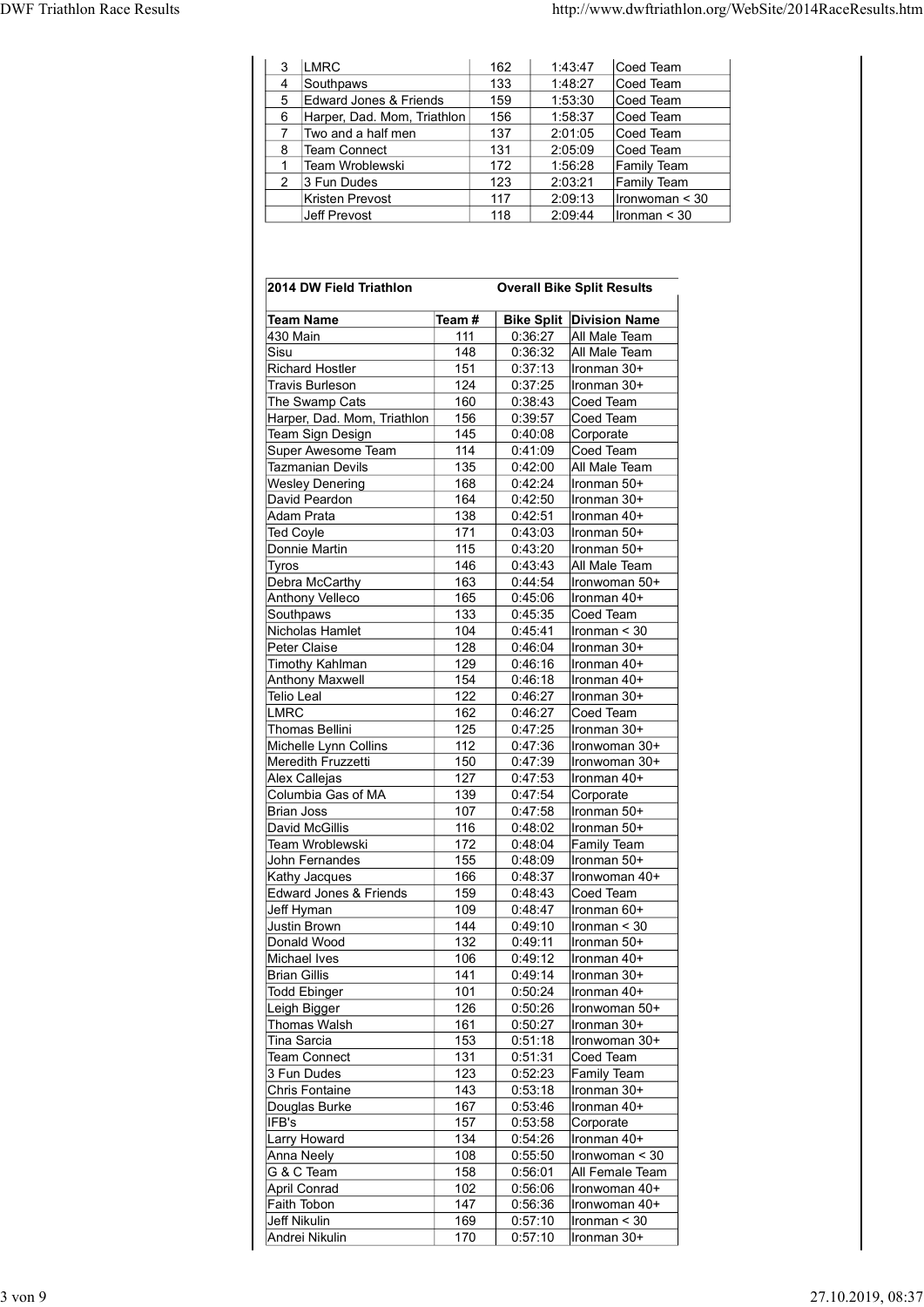| http://www.dwftriathlon.org/WebSite/2014RaceResults.htm<br>Lance Hayes<br>0:58:10<br>Ironman 40+<br>105<br>Two and a half men<br>137<br>0:58:53<br>Coed Team<br>142<br>0:59:07<br>$l$ ronman < 30<br>Andrew Fontaine<br>Steve Warner<br>119<br>Ironman 60+<br>1:01:48<br>Columbia Gas of MA #2<br>140<br>1:01:57<br>Corporate<br>120<br>1:05:16<br>Ironwoman 60+<br>Vickie Warner<br>136<br>1:12:59<br>Team Crash Splash & Dash<br>All Female Team<br>149<br>1:13:59<br>Runners<br>All Female Team<br>117<br>Kristen Prevost<br>0:54:35<br>$l$ ronwoman < 30<br>Jeff Prevost<br>118<br>0:55:05<br>$l$ ronman < 30 |  |  |
|-------------------------------------------------------------------------------------------------------------------------------------------------------------------------------------------------------------------------------------------------------------------------------------------------------------------------------------------------------------------------------------------------------------------------------------------------------------------------------------------------------------------------------------------------------------------------------------------------------------------|--|--|
|                                                                                                                                                                                                                                                                                                                                                                                                                                                                                                                                                                                                                   |  |  |
|                                                                                                                                                                                                                                                                                                                                                                                                                                                                                                                                                                                                                   |  |  |
|                                                                                                                                                                                                                                                                                                                                                                                                                                                                                                                                                                                                                   |  |  |
|                                                                                                                                                                                                                                                                                                                                                                                                                                                                                                                                                                                                                   |  |  |
|                                                                                                                                                                                                                                                                                                                                                                                                                                                                                                                                                                                                                   |  |  |
|                                                                                                                                                                                                                                                                                                                                                                                                                                                                                                                                                                                                                   |  |  |
|                                                                                                                                                                                                                                                                                                                                                                                                                                                                                                                                                                                                                   |  |  |
|                                                                                                                                                                                                                                                                                                                                                                                                                                                                                                                                                                                                                   |  |  |
|                                                                                                                                                                                                                                                                                                                                                                                                                                                                                                                                                                                                                   |  |  |
|                                                                                                                                                                                                                                                                                                                                                                                                                                                                                                                                                                                                                   |  |  |
|                                                                                                                                                                                                                                                                                                                                                                                                                                                                                                                                                                                                                   |  |  |
|                                                                                                                                                                                                                                                                                                                                                                                                                                                                                                                                                                                                                   |  |  |
|                                                                                                                                                                                                                                                                                                                                                                                                                                                                                                                                                                                                                   |  |  |
|                                                                                                                                                                                                                                                                                                                                                                                                                                                                                                                                                                                                                   |  |  |
|                                                                                                                                                                                                                                                                                                                                                                                                                                                                                                                                                                                                                   |  |  |
|                                                                                                                                                                                                                                                                                                                                                                                                                                                                                                                                                                                                                   |  |  |
|                                                                                                                                                                                                                                                                                                                                                                                                                                                                                                                                                                                                                   |  |  |
|                                                                                                                                                                                                                                                                                                                                                                                                                                                                                                                                                                                                                   |  |  |
|                                                                                                                                                                                                                                                                                                                                                                                                                                                                                                                                                                                                                   |  |  |
|                                                                                                                                                                                                                                                                                                                                                                                                                                                                                                                                                                                                                   |  |  |
|                                                                                                                                                                                                                                                                                                                                                                                                                                                                                                                                                                                                                   |  |  |
|                                                                                                                                                                                                                                                                                                                                                                                                                                                                                                                                                                                                                   |  |  |
|                                                                                                                                                                                                                                                                                                                                                                                                                                                                                                                                                                                                                   |  |  |
|                                                                                                                                                                                                                                                                                                                                                                                                                                                                                                                                                                                                                   |  |  |
|                                                                                                                                                                                                                                                                                                                                                                                                                                                                                                                                                                                                                   |  |  |
|                                                                                                                                                                                                                                                                                                                                                                                                                                                                                                                                                                                                                   |  |  |
|                                                                                                                                                                                                                                                                                                                                                                                                                                                                                                                                                                                                                   |  |  |
|                                                                                                                                                                                                                                                                                                                                                                                                                                                                                                                                                                                                                   |  |  |
|                                                                                                                                                                                                                                                                                                                                                                                                                                                                                                                                                                                                                   |  |  |
|                                                                                                                                                                                                                                                                                                                                                                                                                                                                                                                                                                                                                   |  |  |
| 2014 DW Field Triathlon<br><b>Overall Boat Split Results</b>                                                                                                                                                                                                                                                                                                                                                                                                                                                                                                                                                      |  |  |
|                                                                                                                                                                                                                                                                                                                                                                                                                                                                                                                                                                                                                   |  |  |
| <b>Boat Split Division Name</b><br><b>Team Name</b><br>Team#                                                                                                                                                                                                                                                                                                                                                                                                                                                                                                                                                      |  |  |
| 148<br>0:21:32<br>All Male Team<br>Sisu                                                                                                                                                                                                                                                                                                                                                                                                                                                                                                                                                                           |  |  |
| 3 Fun Dudes<br>123<br>0:22:32<br><b>Family Team</b>                                                                                                                                                                                                                                                                                                                                                                                                                                                                                                                                                               |  |  |
| <b>Wesley Denering</b><br>168<br>0:23:54<br>Ironman 50+                                                                                                                                                                                                                                                                                                                                                                                                                                                                                                                                                           |  |  |
| Tazmanian Devils<br>135<br>0:24:02<br>All Male Team                                                                                                                                                                                                                                                                                                                                                                                                                                                                                                                                                               |  |  |
| 172<br>0:25:29<br>Team Wroblewski<br><b>Family Team</b><br>$111$<br>0.25.34<br>All Male Team<br>430 Main                                                                                                                                                                                                                                                                                                                                                                                                                                                                                                          |  |  |

| Lance Hayes<br>Two and a half men                 | 105<br>137 | 0:58:10            | Ironman 40+<br>Coed Team           |
|---------------------------------------------------|------------|--------------------|------------------------------------|
| Andrew Fontaine                                   | 142        | 0:58:53<br>0:59:07 | Ironman < 30                       |
| <b>Steve Warner</b>                               | 119        | 1:01:48            | Ironman 60+                        |
| Columbia Gas of MA #2                             | 140        | 1:01:57            | Corporate                          |
| Vickie Warner                                     | 120        | 1:05:16            | Ironwoman 60+                      |
| Team Crash Splash & Dash<br>Runners               | 136<br>149 | 1:12:59<br>1:13:59 | All Female Team<br>All Female Team |
| Kristen Prevost                                   | 117        | 0:54:35            | Ironwoman < 30                     |
| Jeff Prevost                                      | 118        | 0:55:05            | Ironman < 30                       |
| 2014 DW Field Triathlon                           |            |                    | <b>Overall Boat Split Results</b>  |
| <b>Team Name</b>                                  | Team #     |                    | <b>Boat Split   Division Name</b>  |
| Sisu<br>3 Fun Dudes                               | 148<br>123 | 0:21:32<br>0:22:32 | All Male Team<br>Family Team       |
| <b>Wesley Denering</b>                            | 168        | 0:23:54            | Ironman 50+                        |
| Tazmanian Devils                                  | 135        | 0:24:02            | All Male Team                      |
| Team Wroblewski                                   | 172        | 0:25:29            | Family Team                        |
| 430 Main                                          | 111        | 0:25:34            | All Male Team                      |
| The Swamp Cats                                    | 160        | 0:25:52            | Coed Team                          |
| Columbia Gas of MA<br><b>Richard Hostler</b>      | 139<br>151 | 0:26:25<br>0:26:32 | Corporate<br>Ironman 30+           |
| Super Awesome Team                                | 114        | 0:26:57            | Coed Team                          |
| Debra McCarthy                                    | 163        | 0:26:59            | Ironwoman 50+                      |
| <b>Travis Burleson</b><br><b>Ted Coyle</b>        | 124<br>171 | 0:27:31<br>0:27:34 | Ironman 30+<br>Ironman 50+         |
| Two and a half men                                | 137        | 0:27:59            | ∣Coed Team                         |
| Adam Prata                                        | 138        | 0:28:03            | Ironman 40+                        |
| Columbia Gas of MA #2                             | 140        | 0:28:09            | Corporate                          |
| Southpaws<br>Tyros                                | 133<br>146 | 0:28:16<br>0:28:19 | Coed Team<br>All Male Team         |
| Jeff Hyman                                        | 109        | 0:29:27            | Ironman 60+                        |
| Peter Claise                                      | 128        | 0:29:53            | Ironman 30+                        |
| <b>Thomas Bellini</b>                             | 125        | 0:30:28            | Ironman 30+                        |
| <b>LMRC</b><br>Anthony Velleco                    | 162<br>165 | 0:31:09<br>0:31:14 | ∣Coed Team<br>Ironman 40+          |
| <b>Telio Leal</b>                                 | 122        | 0:31:18            | Ironman 30+                        |
| David Peardon                                     | 164        | 0:31:23            | Ironman 30+                        |
| Team Sign Design                                  | 145        | 0:31:35            | Corporate                          |
| <b>Brian Gillis</b>                               | 141        | 0:31:48            | Ironman 30+                        |
| <b>Andrew Fontaine</b><br><b>Team Connect</b>     | 142<br>131 | 0:31:48<br>0:32:29 | Ironman < 30<br>Coed Team          |
| John Fernandes                                    | 155        | 0:32:46            | Ironman 50+                        |
| Donnie Martin                                     | 115        | 0:32:56            | Ironman 50+                        |
| Timothy Kahlman                                   | 129        | 0:33:16            | Ironman 40+                        |
| David McGillis                                    | 116        | 0:33:20            | Ironman 50+                        |
| <b>Tina Sarcia</b><br><b>Anthony Maxwell</b>      | 153<br>154 | 0:33:30<br>0:33:55 | Ironwoman 30+<br>Ironman 40+       |
| Nicholas Hamlet                                   | 104        | 0:34:03            | Ironman < 30                       |
| <b>Edward Jones &amp; Friends</b>                 | 159        | 0:34:06            | Coed Team                          |
| Larry Howard                                      | 134        | 0:34:07            | Ironman 40+                        |
| Michelle Lynn Collins                             | 112        | 0:34:10            | Ironwoman 30+                      |
| Kathy Jacques<br><b>Brian Joss</b>                | 166<br>107 | 0:34:20<br>0:34:23 | Ironwoman 40+<br>Ironman 50+       |
| Meredith Fruzzetti                                | 150        | 0:34:29            | Ironwoman 30+                      |
| Alex Callejas                                     | 127        | 0:34:47            | Ironman 40+                        |
| IFB's                                             | 157        | 0:35:02            | Corporate                          |
| <b>Chris Fontaine</b><br>Team Crash Splash & Dash | 143<br>136 | 0:35:16<br>0:35:40 | Ironman 30+<br>All Female Team     |
| <b>Vickie Warner</b>                              | 120        | 0:35:45            | Ironwoman 60+                      |
| Donald Wood                                       | 132        | 0:36:01            | Ironman 50+                        |
| Anna Neely                                        | 108        | 0:36:44            | Ironwoman < 30                     |
| Justin Brown<br>Harper, Dad. Mom, Triathlon       | 144<br>156 | 0:36:49<br>0:36:58 | Ironman < 30<br>Coed Team          |
| Leigh Bigger                                      | 126        | 0:37:10            | Ironwoman 50+                      |
| <b>Jeff Nikulin</b>                               | 169        | 0:37:14            | Ironman < 30                       |
| Andrei Nikulin                                    | 170        | 0:37:14            | Ironman 30+                        |
| G & C Team                                        | 158        | 0:37:24            | All Female Team                    |
| Thomas Walsh                                      | 161        | 0:37:51            | Ironman 30+                        |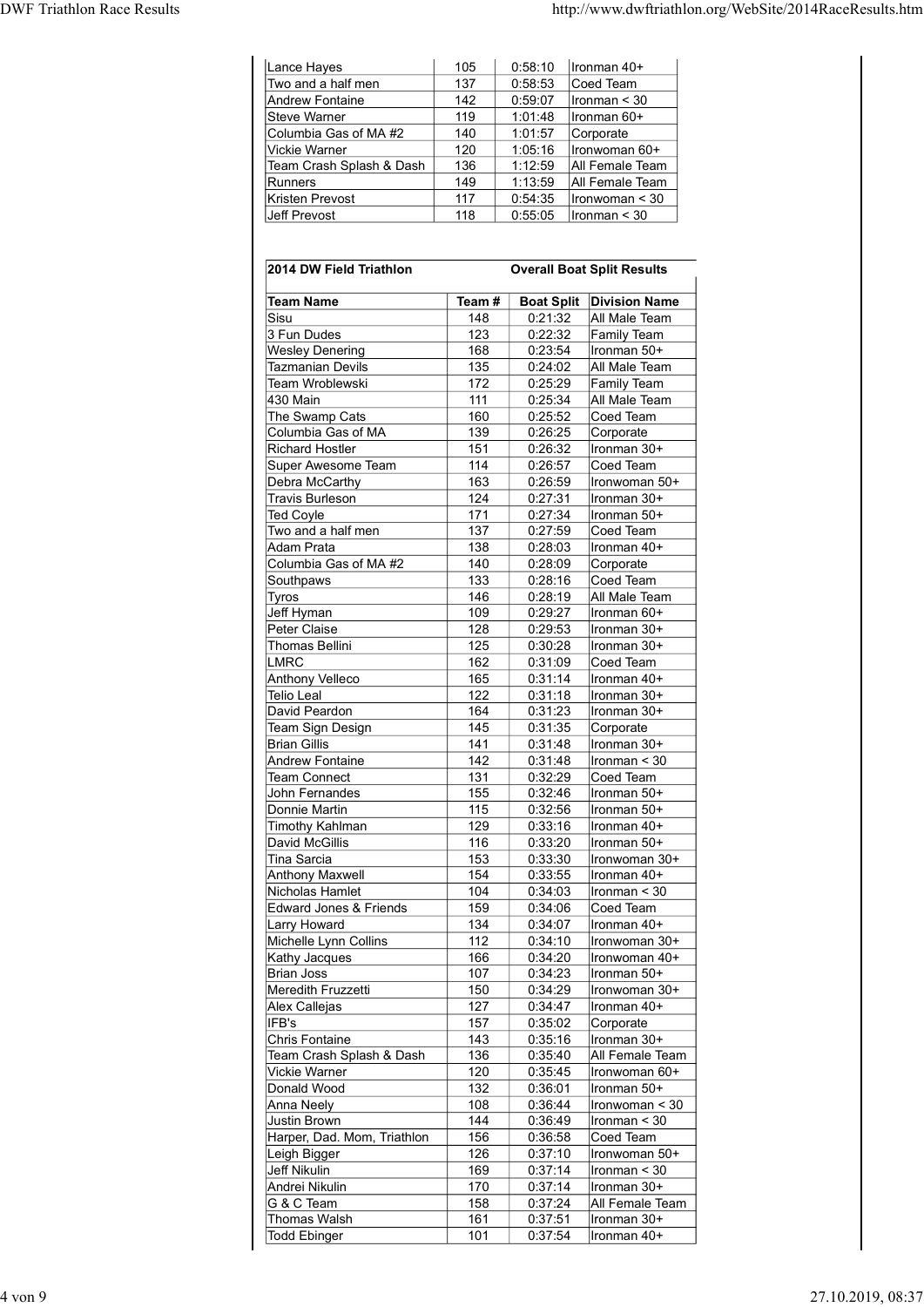| Steve Warner<br>119<br>0:39:45<br>Ironman 60+<br>Michael Ives<br>106<br>0:43:07<br>Ironman 40+<br>105<br>0:43:30<br>Lance Hayes<br>Ironman 40+<br>Douglas Burke<br>167<br>0:47:14<br>Ironman 40+<br>Faith Tobon<br>147<br>0:47:26<br>Ironwoman 40+<br>149<br>0:51:33<br>All Female Team<br>Runners<br>Kristen & Jeff Prevost<br>0:34:19<br>117<br>lron < 30<br><b>Overall Run Split Results</b><br>2014 DW Field Triathlon<br>Run Split   Division Name<br><b>Team Name</b><br>Team#<br><b>LMRC</b><br>162<br>0:26:11<br>Coed Team<br>Sisu<br>148<br>0:26:28<br>All Male Team |
|-------------------------------------------------------------------------------------------------------------------------------------------------------------------------------------------------------------------------------------------------------------------------------------------------------------------------------------------------------------------------------------------------------------------------------------------------------------------------------------------------------------------------------------------------------------------------------|
|                                                                                                                                                                                                                                                                                                                                                                                                                                                                                                                                                                               |
|                                                                                                                                                                                                                                                                                                                                                                                                                                                                                                                                                                               |
|                                                                                                                                                                                                                                                                                                                                                                                                                                                                                                                                                                               |
|                                                                                                                                                                                                                                                                                                                                                                                                                                                                                                                                                                               |
|                                                                                                                                                                                                                                                                                                                                                                                                                                                                                                                                                                               |
|                                                                                                                                                                                                                                                                                                                                                                                                                                                                                                                                                                               |
|                                                                                                                                                                                                                                                                                                                                                                                                                                                                                                                                                                               |
|                                                                                                                                                                                                                                                                                                                                                                                                                                                                                                                                                                               |
|                                                                                                                                                                                                                                                                                                                                                                                                                                                                                                                                                                               |
|                                                                                                                                                                                                                                                                                                                                                                                                                                                                                                                                                                               |
|                                                                                                                                                                                                                                                                                                                                                                                                                                                                                                                                                                               |
| 0:39:32<br>April Conrad<br>102<br>Ironwoman 40+                                                                                                                                                                                                                                                                                                                                                                                                                                                                                                                               |

| April Conrad<br>Steve Warner<br>Michael Ives<br>Lance Hayes<br>Douglas Burke | 102        |                    |                                  |
|------------------------------------------------------------------------------|------------|--------------------|----------------------------------|
|                                                                              |            | 0:39:32            | Ironwoman 40+                    |
|                                                                              | 119        | 0:39:45            | Ironman 60+                      |
|                                                                              | 106        | 0:43:07            | Ironman 40+                      |
|                                                                              | 105<br>167 | 0:43:30<br>0:47:14 | Ironman 40+<br>Ironman 40+       |
| Faith Tobon                                                                  | 147        | 0:47:26            | Ironwoman 40+                    |
| Runners                                                                      | 149        | 0:51:33            | All Female Team                  |
| Kristen & Jeff Prevost                                                       | 117        | 0:34:19            | Iron $<$ 30                      |
| 2014 DW Field Triathlon                                                      |            |                    | <b>Overall Run Split Results</b> |
| <b>Team Name</b>                                                             | Team #     | <b>Run Split</b>   | <b>Division Name</b>             |
| <b>LMRC</b>                                                                  | 162        | 0:26:11            | Coed Team                        |
| Sisu<br>430 Main                                                             | 148<br>111 | 0:26:28<br>0:27:11 | All Male Team<br>All Male Team   |
| <b>Richard Hostler</b>                                                       | 151        | 0:27:20            | Ironman 30+                      |
| Peter Claise                                                                 | 128        | 0:27:22            | Ironman 30+                      |
| <b>Ted Coyle</b><br>Super Awesome Team                                       | 171<br>114 | 0:27:30<br>0:28:18 | Ironman 50+<br>Coed Team         |
| Tyros                                                                        | 146        | 0:28:22            | All Male Team                    |
| The Swamp Cats                                                               | 160        | 0:28:51            | Coed Team                        |
| <b>Jeff Nikulin</b><br>Edward Jones & Friends                                | 169<br>159 | 0:30:34<br>0:30:41 | Ironman < 30<br>Coed Team        |
| <b>Travis Burleson</b>                                                       | 124        | 0:31:51            | Ironman 30+                      |
| <b>Tazmanian Devils</b>                                                      | 135        | 0:32:18            | All Male Team                    |
| IFB's<br>Meredith Fruzzetti                                                  | 157<br>150 | 0:32:38<br>0:32:55 | Corporate<br>Ironwoman 30+       |
| <b>Wesley Denering</b>                                                       | 168        | 0:33:14            | Ironman 50+                      |
| <b>Chris Fontaine</b>                                                        | 143        | 0:33:28            | Ironman 30+                      |
| Team Sign Design                                                             | 145        | 0:33:56            | Corporate                        |
| Two and a half men<br>Michelle Lynn Collins                                  | 137<br>112 | 0:34:13<br>0:34:16 | Coed Team<br>Ironwoman 30+       |
| Nicholas Hamlet                                                              | 104        | 0:34:17            | Ironman < 30                     |
| Southpaws                                                                    | 133        | 0:34:36            | Coed Team                        |
| Adam Prata<br>Jeff Hyman                                                     | 138<br>109 | 0:34:51<br>0:36:21 | Ironman 40+<br>Ironman 60+       |
| Kathy Jacques                                                                | 166        | 0:36:40            | Ironwoman 40+                    |
| Columbia Gas of MA #2                                                        | 140        | 0:37:08            | Corporate                        |
| <b>Tina Sarcia</b><br><b>Andrew Fontaine</b>                                 | 153<br>142 | 0:37:11<br>0:37:14 | Ironwoman 30+<br>Ironman $<$ 30  |
| <b>Anthony Velleco</b>                                                       | 165        | 0:37:27            | Ironman 40+                      |
| David Peardon                                                                | 164        | 0:37:42            | Ironman 30+                      |
| <b>Telio Leal</b><br>Donnie Martin                                           | 122<br>115 | 0:37:57<br>0:38:02 | Ironman 30+<br>Ironman 50+       |
| David McGillis                                                               | 116        | 0:38:08            | Ironman 50+                      |
| <b>Todd Ebinger</b>                                                          | 101        | 0:38:11            | Ironman 40+                      |
| Thomas Walsh<br>Anna Neely                                                   | 161<br>108 | 0:38:12<br>0:38:50 | Ironman 30+<br>Ironwoman < 30    |
| Alex Callejas                                                                | 127        | 0:39:18            | Ironman 40+                      |
| Michael Ives                                                                 | 106        | 0:40:06            | Ironman 40+                      |
| Larry Howard                                                                 | 134<br>167 | 0:40:13<br>0:40:39 | Ironman 40+<br>Ironman 40+       |
| Douglas Burke<br><b>Timothy Kahlman</b>                                      | 129        | 0:40:47            | Ironman 40+                      |
| <b>Brian Gillis</b>                                                          | 141        | 0:40:57            | Ironman 30+                      |
| <b>Team Connect</b>                                                          | 131        | 0:41:09            | Coed Team                        |
| G & C Team<br><b>Thomas Bellini</b>                                          | 158<br>125 | 0:41:26<br>0:41:31 | All Female Team<br>Ironman 30+   |
| Harper, Dad. Mom, Triathlon                                                  | 156        | 0:41:42            | Coed Team                        |
| Faith Tobon                                                                  | 147        | 0:41:45            | Ironwoman 40+                    |
| Leigh Bigger<br><b>Brian Joss</b>                                            | 126<br>107 | 0:42:39<br>0:42:55 | Ironwoman 50+<br>Ironman 50+     |
| Team Wroblewski                                                              | 172        | 0:42:55            | Family Team                      |
| Lance Hayes                                                                  | 105        | 0:43:32            | Ironman 40+                      |
| Columbia Gas of MA<br>Runners                                                | 139<br>149 | 0:44:40<br>0:44:50 | Corporate<br>All Female Team     |
| Team Crash Splash & Dash                                                     | 136        | 0:45:11            | All Female Team                  |
| Debra McCarthy                                                               | 163        | 0:45:56            | Ironwoman 50+                    |
| <b>Justin Brown</b>                                                          | 144<br>170 | 0:46:00<br>0:46:24 | Ironman < 30                     |
|                                                                              |            |                    | Ironman 30+                      |
| Andrei Nikulin<br>3 Fun Dudes                                                | 123        | 0:48:26            | <b>Family Team</b>               |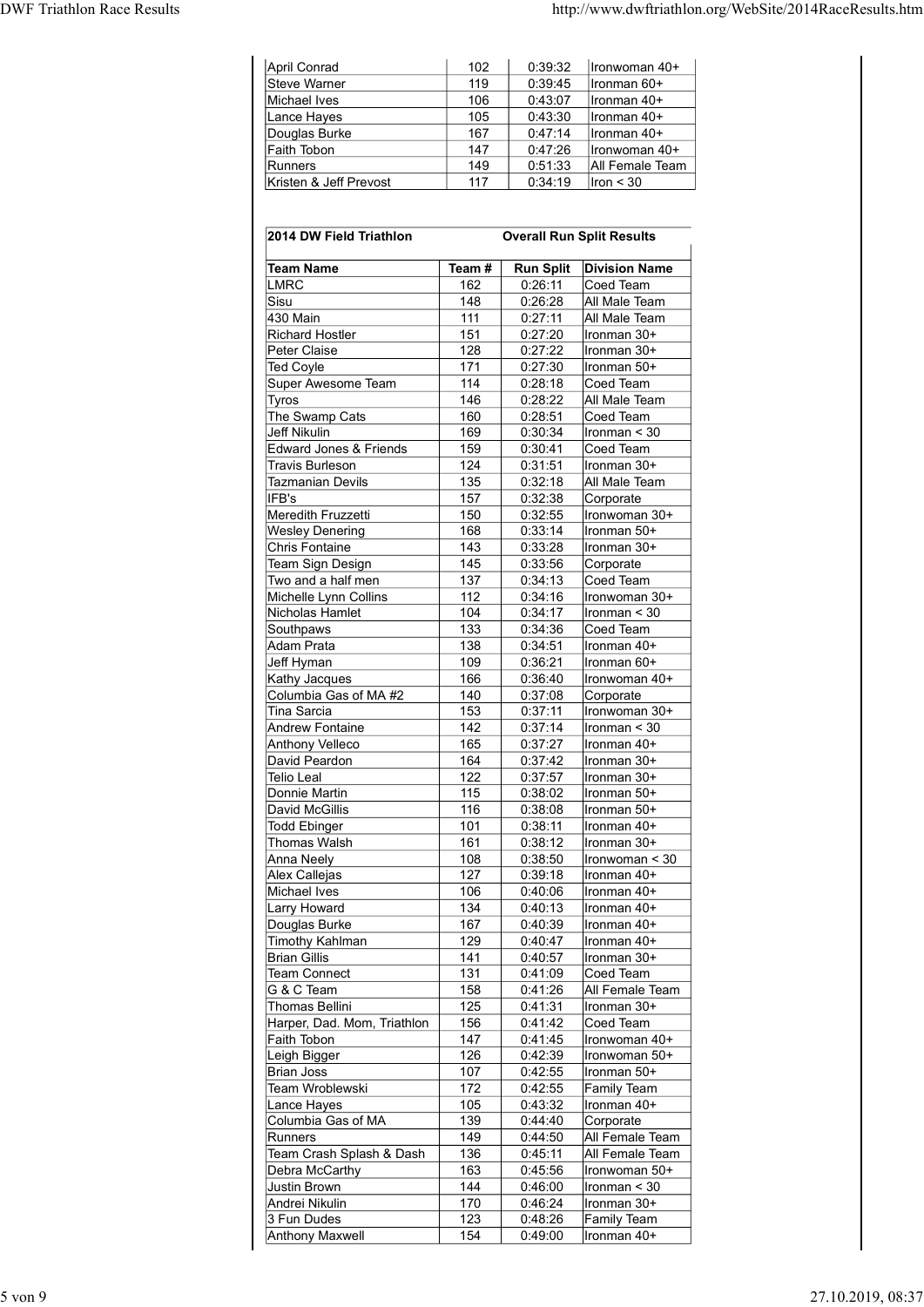|                                   |                                                   |     |         | http://www.dwftriathlon.org/WebSite/2014RaceResults.htm |  |
|-----------------------------------|---------------------------------------------------|-----|---------|---------------------------------------------------------|--|
|                                   |                                                   |     |         |                                                         |  |
|                                   |                                                   |     |         |                                                         |  |
| <b>DWF Triathlon Race Results</b> | Donald Wood                                       | 132 | 0:50:17 | Ironman 50+                                             |  |
|                                   | John Fernandes                                    | 155 | 0:53:25 | Ironman 50+                                             |  |
|                                   | <b>April Conrad</b>                               | 102 | 0:55:55 | Ironwoman 40+                                           |  |
|                                   | Vickie Warner                                     | 120 | 0:57:24 | Ironwoman 60+                                           |  |
|                                   | Steve Warner                                      | 119 | 1:00:05 | Ironman 60+                                             |  |
|                                   | Kristen Prevost                                   | 117 | 0:40:19 | $l$ ronwoman < 30                                       |  |
|                                   | Jeff Prevost                                      | 118 | 0:40:20 | $l$ ronman < 30                                         |  |
|                                   |                                                   |     |         |                                                         |  |
|                                   |                                                   |     |         |                                                         |  |
|                                   | * Overall Female Winner                           |     |         |                                                         |  |
|                                   | ** Overall Male Winner<br>*** Overall Team Winner |     |         |                                                         |  |